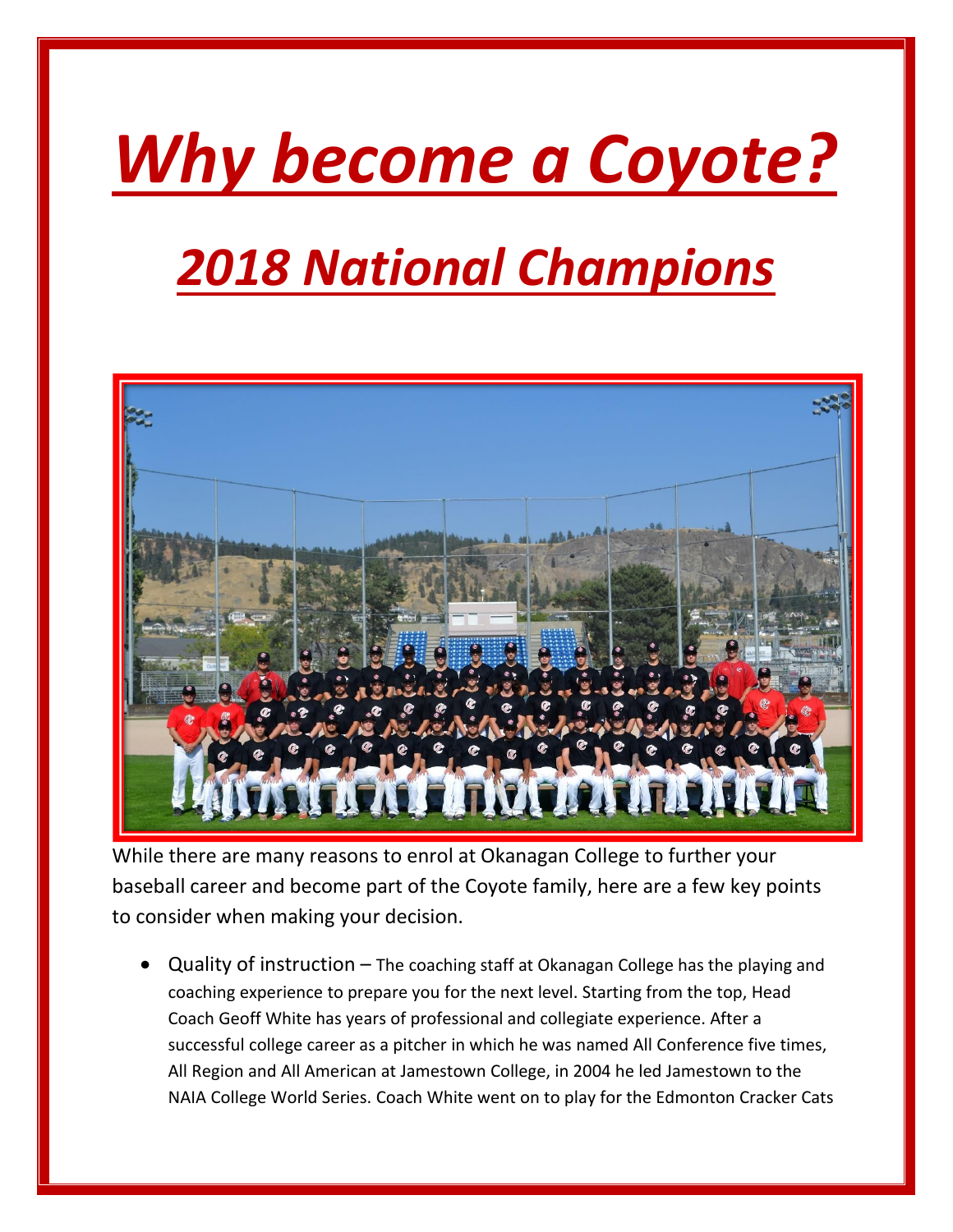of the Northern League. After playing professional baseball for two years Coach White began a successful coaching career. Throughout his career, Coach White has been a part of many different organizations and programs such as numerous B.C. provincial select teams, the Kelowna Falcons of the West Coast Baseball League, and has been a staple in running camps throughout the Interior for Baseball B.C. He has twice been a coach at the Toronto Blue Jays Tournament 12. Currently he is a scout with the San Diego Padres.

- Alongside Coach White, Jared Johnson. Coach Johnson has been a staple in the OC baseball program since its inception back in 2008. Coach Johnson played his High School career in the Premier Baseball League for the Langley Blaze. During his time with the Blaze, Coach Johnson was selected by the Florida Marlins in the MLB Draft, and continued his success at Central Arizona Community College. After his freshman campaign, Coach Johnson was again selected in the  $46<sup>th</sup>$  round. After two strong years, Coach Johnson finished his college career at NAIA Benedictine College in Kansas. Along with being on the coaching staff at Okanagan College, Coach Johnson has coached the Kelowna Falcons of the prestigious West Coast League and worked with the likes of New York Yankees pitcher James Paxton. Coach Johnson also leads the strength and conditioning, and throwing program that the Coyotes pride themselves on.
- The Coyotes are fortunate to have former San Francisco Giants minor league player Brent Swanson. Coach Swanson made his was to AAA with the Giants before a career ending injury pulled him from the game. He works specifically with the Coyotes catchers and hitters.
- Jeremy Buckley, recent graduate of the Coyotes program. Coach Buckley works with the Coyotes outfielders and baserunning
- Davis Todosichuk, another recent graduate of the Coyotes program. Coach Davis holds a majority of the Coyotes offensive records both career and season. A tremendous competitor as a players and arguably the best defensive outfielder in program history.
- Level of competition played by Okanagan College While the Coyotes play their strong conference schedule against teams in the Canadian College Baseball Conference, their out of conference schedule sees teams that are nationally ranked in America. Some of Okanagan College's opponents in recent years include schools such as College of Southern Nevada, College of Southern Idaho and Central Arizona Community College, Salt Lake CC, South Mountain CC, Chandler Gilbert CC, Arizona Christian, UBC. These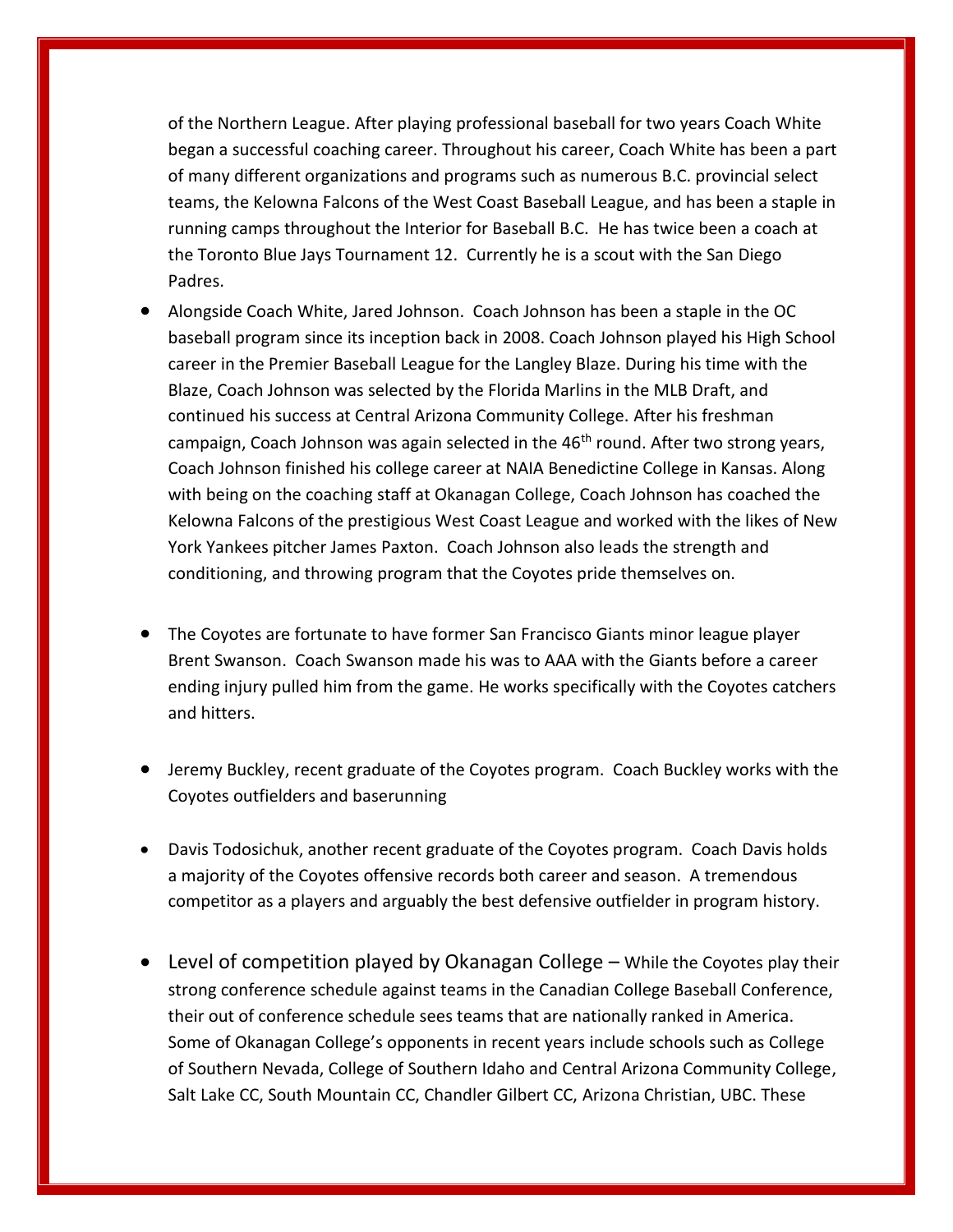teams are always at the top of the national rankings and in years to come we plan to play other nationally ranked schools as we continue to add additional trips down to the United States.

- Exposure to scouts in the Pacific Northwest One of the biggest benefits to becoming a part of the Coyotes baseball program is being exposed to scouts in the Pacific Northwest. It is often thought that by going down to the United States players will be seen by more scouts or college recruiters. However, in most situations this is not the case. The Pacific Northwest is considered by many to be a hotbed for baseball and because of this there is a high concentration of Professional scouts. In the opinion of many, your opportunity to be recognized as a player is even greater playing in a league such as the CCBC or even in Canada because you are able to stand out amongst other players. This gives you an even greater chance to get to the level of baseball that you want to achieve.
- **Training facilities Okanagan College is lucky to have access to some of the top** training facilities in British Columbia and even Canada. The Coyotes make their home in historic Elks Stadium which plays host to some of the best college baseball each and every summer. Once the Coyotes finish their season the field becomes home to the Kelowna Falcons of the West Coast Baseball League. These teams have players from all over Canada and America from some of the top Universities or Collegiate programs in America. Each year renovations are made to Elks Stadium to keep it among the top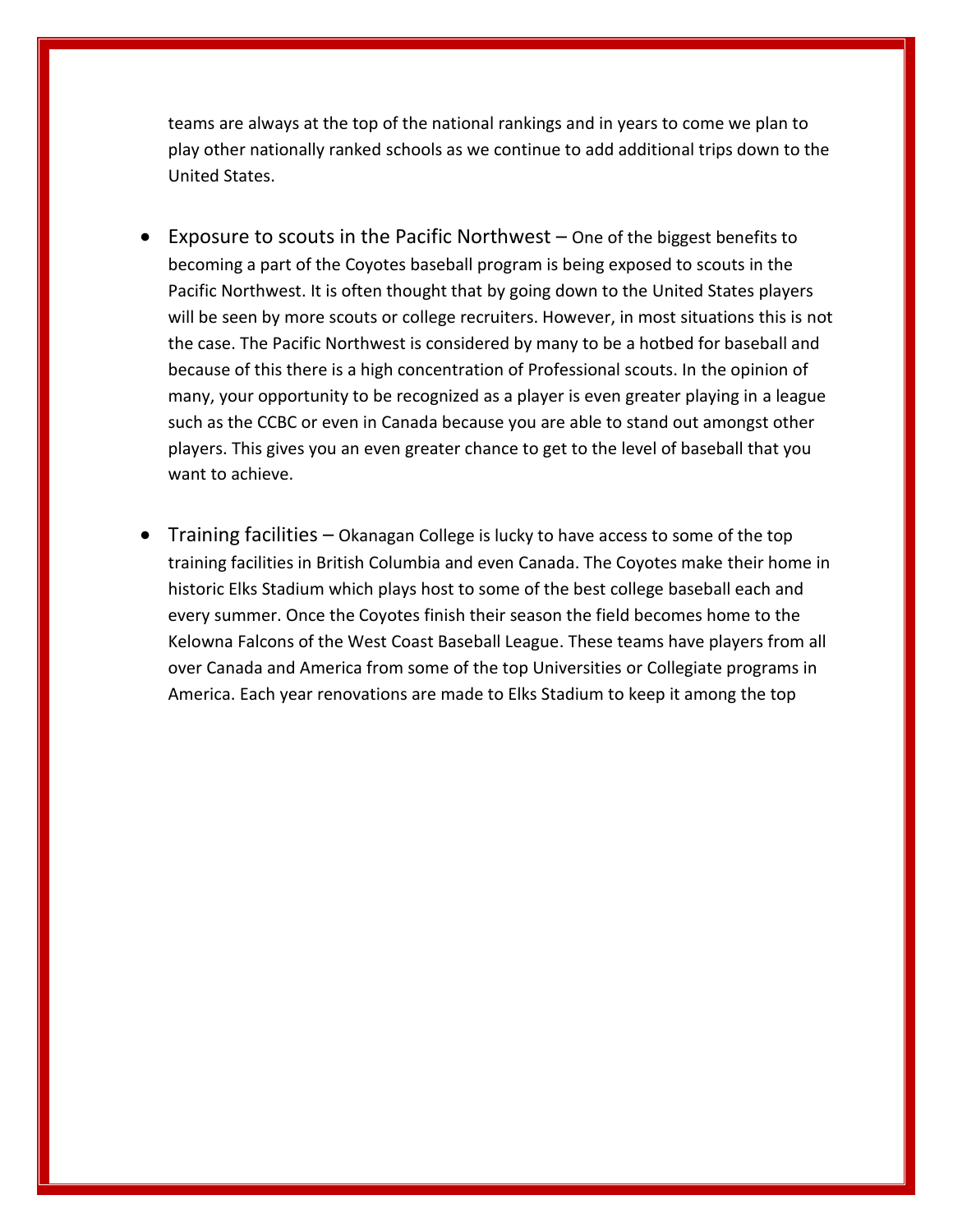Stadiums in Canada.





•

Apart from having world class facilities to call home, the Coyotes also train at state of the art facilities within the community. When in their offseason training programs, the Coyotes work out at the Capital News Center. The CNC is a multipurpose, multisport facility that has indoor turf fields, weight room, and 400 meter indoor track. The Coyotes also use the brand new KU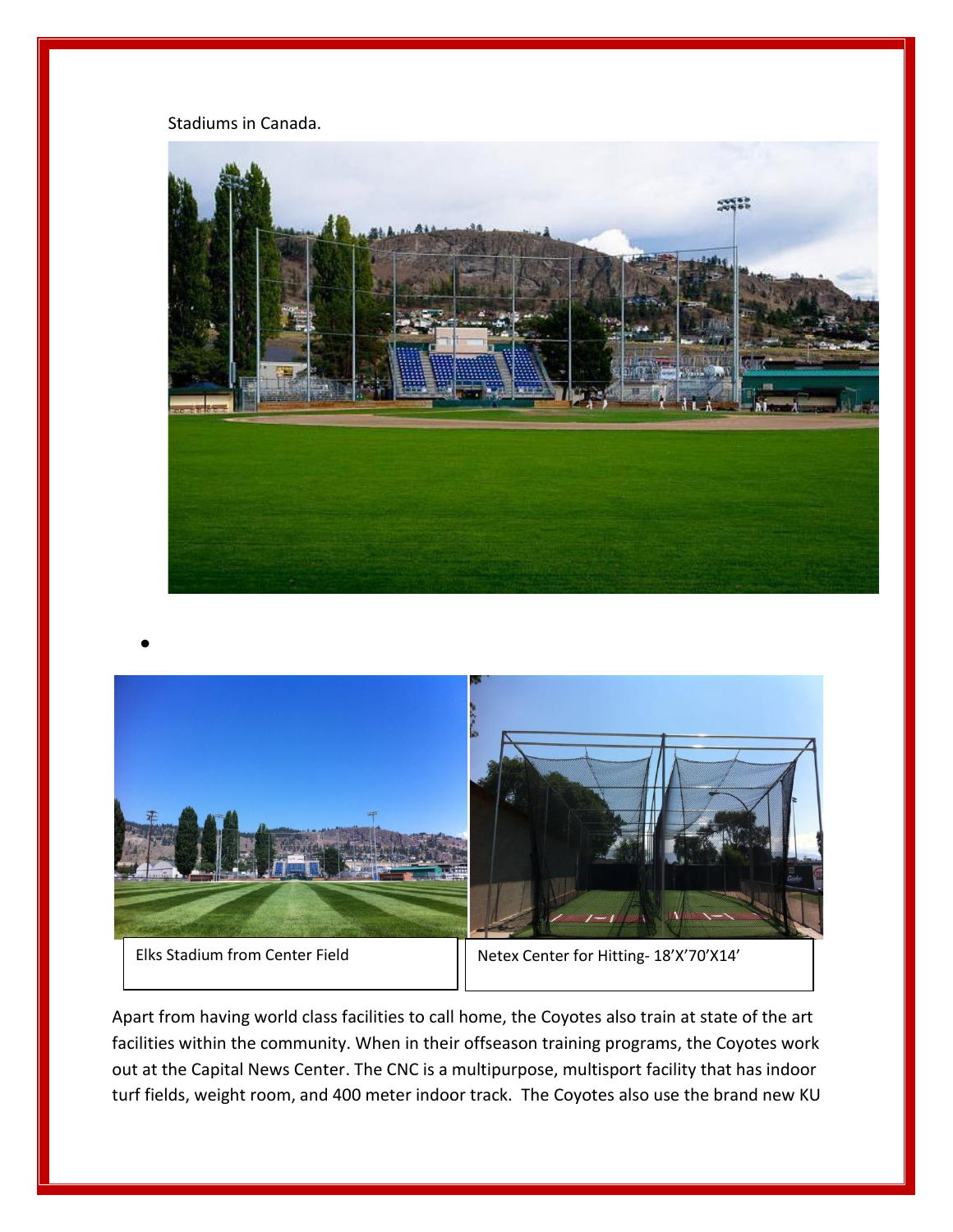Bubble, which is a multi sport surface that provides a full infield and ability to throw 240+ feet.(Below-KU Bubble)





One of the two turfed soccer fields at the Capital News Center.

• Enjoying the lifestyle of living in Kelowna – With a population of 130,000 Kelowna is one the biggest destinations for vacationers in both the summer and winter months. Because of its unique location, the residents of Kelowna are able to enjoy year round benefits. During the summer and early fall months, students are able to enjoy the warm weather by spending time on Okanagan Lake. Just minutes from campus, students can walk to the lakeside and enjoy the lifestyle of being in the Okanagan. During the winter months students have access to one of the best mountain resorts in the world. Big White is a world class mountain that is only thirty minutes away from Kelowna. The City of Kelowna also has many events that take place every weekend. Home to the Kelowna Rockets, of the WHL, students are able to take in a hockey game and cheer on their home town teams. Along with many different sporting events, students are able to take in different concerts and festivals that go on all year round. One of the most important factors to consider when determining a College or University is the lifestyle you will be able to enjoy. Many Colleges in the United States are located in small towns